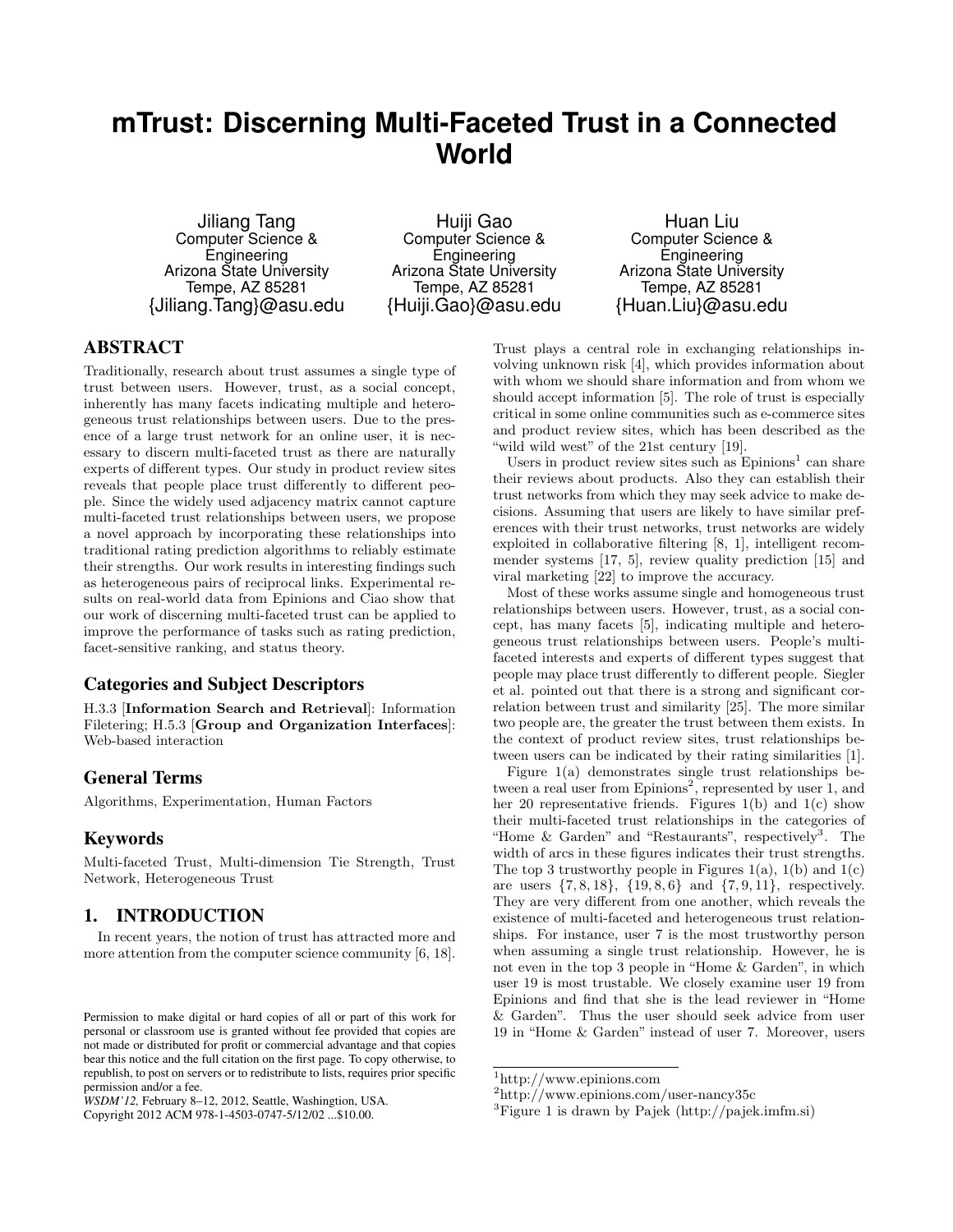

Figure 1: Single Trust and Multi-Faceted Trust Relationships of One User in Epinions

might trust some people more than others. For example, Figure 1(b) and 1(c) show that their trust strengths vary.

The example from Epinions suggests that single trust can't capture the real relationships between users. To obtain multi-faceted trust relationships between users, there are two challenges: 1) how to represent multiple and heterogeneous trust relationships between users? and 2) how to estimate their strengths? In this paper, we discern multifaceted trust relationships in product review sites to improve data-mining related performance. Since an adjacency matrix cannot capture multi-faceted trust relationships, a finegrained representation is proposed. By incorporating these relationships into rating prediction, their strengths are estimated. Experiments show that our work can improve the performance in various tasks such as rating prediction, facetsensitive ranking, and status theory. Main contributions of this work include:

- Demonstrating that people with trust relationships have more similar multi-faceted interests than those without and show the existence of multi-faceted trust relationships in product review sites.
- Proposing a fine-gained representation to capture the multi-faceted trust relationships between users. By incorporating these relationships into rating prediction, their strengths are estimated.
- Presenting interesting findings from this multi-faceted trust study. For example, more than 17% of transitive trust relationships are heterogeneous, and more than 23% pairs of reciprocal links are heterogeneous.
- Showing various applications of mTrust such as rating prediction, facet-sensitive ranking and status theory and the experiments using real-world datasets.

The rest of paper is organized as follows. Section 2 describes the datasets used in our work, discusses multi-faceted interests and demonstrates multi-faceted trust relationships between users. Section 3 introduces a fine-grained representation for multi-faceted trust relationships and describes our method to estimate their strengths. Section 4 discusses

| Table 1: Statistics of the Datasets |          |        |  |  |  |
|-------------------------------------|----------|--------|--|--|--|
|                                     | Epinions | Ciao   |  |  |  |
| $#$ of Users                        | 22166    | 12375  |  |  |  |
| $#$ of Products                     | 296277   | 106797 |  |  |  |
| $#$ of Catagories                   | 27       | 28     |  |  |  |
| $#$ of Rating                       | 922267   | 484086 |  |  |  |
| $#$ of Links                        | 355813   | 237350 |  |  |  |
| Ave Rating                          | 4.05     | 4.21   |  |  |  |
| <b>Trust Network Density</b>        | 0.0014   | 0.0031 |  |  |  |
| Clustering Coefficient              | 0.1518   | 0.1969 |  |  |  |

applications of mTrust. Section 5 presents experimental results and findings. Section 6 briefly reviews related work. Finally, Section 7 concludes this study with future work.

# 2. DATASETS AND DATA ANALYSIS

For the purpose of this study, we crawled two datasets from two popular product review sites Epinions and Ciao<sup>4</sup> in the month of May, 2011. On both sites, people not only write critical reviews for various products but also read and rate the reviews written by others. Furthermore, people can add members to their trust networks or "Circle of Trust", if they find their reviews consistently interesting and helpful.

We started with a set of most active users and then did breadth-first search until no new users could be found. For each user, we collected information about profiles, trust networks, and product rating entries. For each product rating entry, we collected date, product name, categories of a product and its ratings. Users with fewer than 5 reviews are pruned. Some statistics of the datasets are shown in Table 1: Epinions has a much larger trust network while Ciao has more close-knit trust relationships, indicated by its higher clustering coefficient and network density.

Both sites employ a 5-star rating system. We investigate their rating distributions and find that more than 70% ratings are 4 or 5. Many studies also reported this positive ratings phenomenon in online consumer ratings [1, 7].

<sup>4</sup>http://www.ciao.co.uk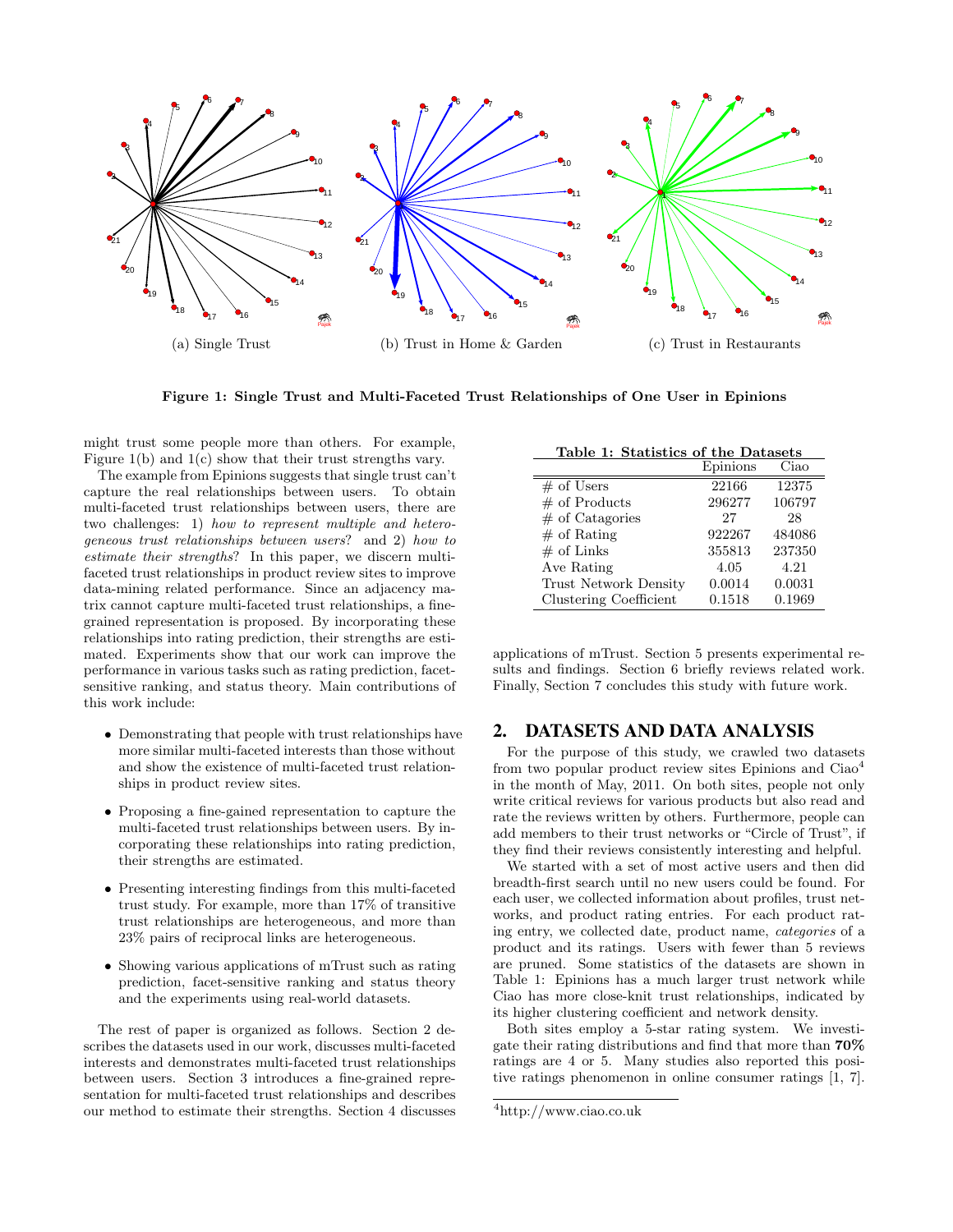19.8% and 21.3% of users wrote 80% reviews in Epinions and Ciao respectively.

# 2.1 Reciprocity in Trust Relationships

High reciprocity is reported in many relationships such as following relationships in Twitter [23]. We study the reciprocity of trust relationships by showing the correlation between the number of trustors and trustees for each user in Figure 2. The first observation is that most people have few trustors and trustees, while a few users have an extremely high number of trustees or trustors. We also compute the trustors and trustees for each user and the distributions are shown in Figure 3. These distributions suggest a power law distribution that is typical in social networks.



Figure 2: Number of Trustors vs Number of Trustees

Having many trustors does not necessarily mean having many trustees, and vice versa. Some representative users are indicated by red circles in Figure 2. Our closer examination reveals that the reciprocity is 19.28% in Epinions and 23.77% in Ciao.



Figure 3: Trustors and Trustees Distributions in Epinions and Ciao

We also investigate the correlation between reciprocity and the number of trustors. The results are shown in Figure 4. We find that people who have fewer trustors are more likely to trust their trustees. It shows that people with many

trustees are more likely to have bias or propensity to trust others [20]. Thus the ratios of reciprocal links for these people are low.



Figure 4: Reciprocity vs Number of Trustors

### 2.2 Multi-Faceted Interests

When people place multi-faceted trust to others, they are supposed to have similar multi-faceted interests with their trustees. In this section, we investigate the connection between multi-faceted interests and trust relationships. More specifically, we want to answer this question: Do people with trust relationships have more similar multi-faceted interests than those without?. To answer this question, we need to define facet in product review sites and how to measure the multi-faceted interests similarity between a pair of users.

Facet in product review sites is defined as a set of products which are similar to each other. In product review sites, the notion of category is used to organize products, and products in the same category have similar characteristics. Products are manually assigned to different categories by reviewers. Based on these facts, in our work, categories are regarded as facets. On average, people are interested in 6.3 and 5.8 facets in Epinions and Ciao, respectively.

Let  $fd_i(k)$  be the probability that user i is interested in facet k, which is formally defined in Eq.  $(1)$ 

$$
fd_i(k) = \frac{n_i(k)}{n_i} \tag{1}
$$

where  $n_i$  is the total number of products rated by user i and  $n_i(k)$  is the number of products from facet k rated by user i. With the facet distribution for each user, multi-faceted interests similarity( $f_{dist}$ ) between user i and user j can be measured based on the Jensen-Shannon Divergence between two facet distributions  $fd_i$  and  $fd_j$ .

$$
f_{dist} = \sqrt{2 * D_{JS}(i,j)}
$$
  
= 
$$
\sqrt{D_{KL}(f d_i || m) + D_{KL}(f d_j || m)}
$$
 (2)

where m is the average of the two distributions, i.e.,  $m =$  $\frac{1}{2}(fd_i + fd_j)$ .  $D_{KL}$  is the Kullback-Leibler Divergence. For example  $D_{KL}(fd_i||m) = \sum_k fd_i(k) \log \frac{fd_i(k)}{m(k)}$ 

For each user i, we calculate two  $f_{dist}$ , i.e.,  $s_t(i)$  and  $s_r(i)$ .  $s_t(i)$  is the average  $f_{dist}$  between user i and his/her trust network, while  $s_r(i)$  is the average  $f_{dist}$  between user i and randomly chosen users, who are not in the trust network of user i. The number of these randomly chosen users is the same as the size of user  $i$  's trust network.

For a visual comparison, in Figure 5 we plot the Kernelsmoothing density estimations based on the vectors  $s_t$  and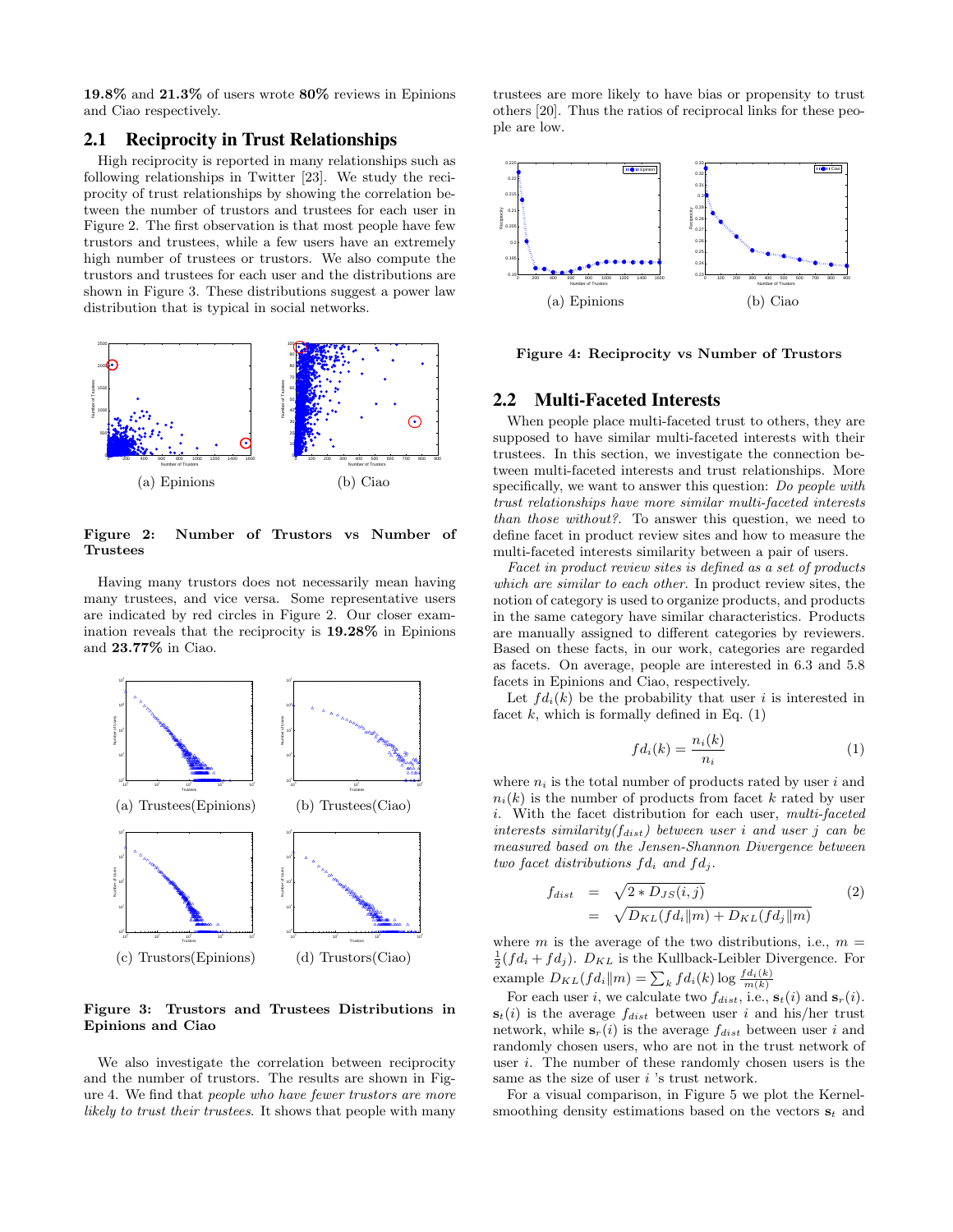

Figure 5: Density Estimates of Users' f-dist

Table 2: Statistics of Chosen Categories

| Epinions       |                           |          |         |           |  |  |  |
|----------------|---------------------------|----------|---------|-----------|--|--|--|
| Order          | Name                      | Products | Ratings | Ave Score |  |  |  |
| 1              | Electronics               | 9594     | 23571   | 3.96      |  |  |  |
| 2              | Home & Garden             | 16029    | 28759   | 4.12      |  |  |  |
| 3              | Computer Hardware         | 7584     | 17532   | 4.02      |  |  |  |
| 4              | Hotels & Travel           | 11723    | 33410   | 4.15      |  |  |  |
| 5              | Restaurants               | 14368    | 32477   | 3.91      |  |  |  |
| 6              | Kids & Family             | 20926    | 50783   | 4.11      |  |  |  |
|                | $\overline{\text{C}}$ iao |          |         |           |  |  |  |
| Order          | Name                      | Products | Ratings | Ave Score |  |  |  |
|                | Entertainment             | 5059     | 14349   | 4.13      |  |  |  |
| $\overline{2}$ | House & Garden            | 5805     | 15398   | 4.37      |  |  |  |
| 3              | Household Apps            | 5334     | 14478   | 4.34      |  |  |  |
| $\overline{4}$ | Electronics               | 4802     | 12426   | 4.41      |  |  |  |
| 5              | Family                    | 6227     | 18923   | 4.08      |  |  |  |
| 6              | Games                     | 6237     | 18491   | 4.31      |  |  |  |

 $\mathbf{s}_r$ . For both datasets,  $\mathbf{s}_t$  have smaller concentrated values, i.e., smaller  $f_{dist}$ , compared with  $s_r$ .

We also conduct a two sample *t*-test on the vectors  $s_t$  and  $\mathbf{s}_r$ . The null hypothesis is  $H_0$ :  $\mathbf{s}_t = \mathbf{s}_r$ , and the alternative hypothesis is  $H_1$ :  $s_t < s_r$ . For both datasets, the null hypothesis is rejected at significant level  $\alpha = 0.01$  with p-value of 3.2e-7 and 1.3e-6 in Epinions and Ciao, respectively.

The evidence from both Figure  $5$  and  $t$ -test suggests a positive answer to the question: with high probability, users with trust relationships have smaller  $f_{dist}$  than those without. Based on this finding, we further study multi-faceted relationships in the next section.

### 2.3 Multi-Faceted Trust Relationships

In order to trust, people need some information usually based on the target person's current and previous experiences [2]. People with similar experiences are more likely to trust each other. In this section, we study rating similarity between users for each facet(facet similarity). Due to the strong correlation between user similarity and trust, multifaceted trust relationships between users can be indicated by facet similarities.

We choose six representative facets (categories) from Epinions and Ciao to study multi-faceted trust relationships. The statistical information for these chosen facets is shown in Table 2. On average, each product receives more than two ratings. The average ratings for different facets are different and users have different preferences for different facets.

For each user, we calculate the average and the variance of similarities with her/his trust network(trust facet similarity) and randomly chosen users(random facet similarity) for each facet. Facet rating similarities between users are calculated by *cosine* similarity. Let  $S_t(i, k)$  and  $S_r(i, k)$  denote the average of trust facet similarities and random facet similarities of user i in facet k, respectively.  $V_t(i, k)$  and  $V_r(i, k)$  are their variances.

Let  $\bar{\mathbf{s}}_t(k)$  denote the average of trust facet similarities of all users in facet  $k$ , which is formally defined as:

$$
\bar{\mathbf{s}}_t(k) = \frac{\sum_{i=1}^n \mathbf{S}_t(i,k)}{n} \tag{3}
$$

where *n* is the number of users. Let  $\bar{\mathbf{s}}_r$  be the averages of random facet similarities,  $\bar{\mathbf{v}}_t$  and  $\bar{\mathbf{v}}_r$  be the averages of their variances, respectively.  $\bar{\mathbf{s}}_r$ ,  $\bar{\mathbf{v}}_t$  and  $\bar{\mathbf{v}}_r$  can be obtained similarly as  $\bar{\mathbf{s}}_t$ . Table 3 shows the results in the Epinions dataset and we can get similar results in Ciao.

 $\bar{\mathbf{s}}_t$  is always larger than  $\bar{\mathbf{s}}_r$ . This supports that for each facet, users with trust relationships have more similar product ratings than those without.  $\bar{\mathbf{v}}_t$  is always larger than  $\bar{\mathbf{v}}_r$ , indicating that users trust their friends differently and they have greater trust in some friends than in others. The variance of facet similarity directly supports that the strengths of trust relationships vary between users.

Most of the time, the facet similarities are smaller than the overall similarity, while the facet variances are always larger than the overall variance. In other words, for each facet, people only strongly trust a part of their trust networks, or the existence of multi-faceted trust between users.

We also want to investigate whether distributions of facet similarities are significantly different. Thus for each pair of facets  $(i, j)$ , we conduct a two-sample Kolmogorov-Smirnov $(KS)$ test on their facet similarity vectors, i.e.  $\{S_t(:, i), S_t(:, j)\}.$ The p-value is shown in Table 4. The star next to the pvalue means that there is strong evidence( $p < 0.01$ ) that two samples come from different distributions.

The table shows that p-values for all pairs of facets are close to zero. This implies that the distributions for different facets are significantly different, indicating multi-faceted trust relationships in product review sites.

Evidence from Table 3 and KS-test suggests the existence of multi-faceted relationships between users in product review sites. In the next section, we present our method, mTrust, to model multi-faceted relationships, including a fine-grained representation and the estimation of their strengths.

# 3. MODELING mTrust RELATIONSHIPS

Before building the mathematical model, we would like to establish the notations that are used. Following the standard notations, scalars are denoted by low-case letters  $(a, b, \ldots),$ vectors are written as low-case bold letters  $(a, b, \ldots)$ , matri-

Table 3: Average of Means and Variances of Facet Similarities in Epinions

| Facets         |                                              | <b>Trust Network</b> | Random               |                      |  |
|----------------|----------------------------------------------|----------------------|----------------------|----------------------|--|
|                | $\bar{\mathbf{s}}_t$<br>$\bar{\mathbf{v}}_t$ |                      | $\bar{\mathbf{s}}_r$ | $\bar{\mathbf{V}}_r$ |  |
| 1              | 0.0128                                       | 0.0024               | 0.0056               | 0.0011               |  |
| $\overline{2}$ | 0.0067                                       | 0.0016               | 0.0025               | 0.0007               |  |
| 3              | 0.0051                                       | 0.0017               | 0.0016               | 0.0007               |  |
| 4              | 0.0053                                       | 0.0018               | 0.0018               | 0.0007               |  |
| 5              | 0.0150                                       | 0.0024               | 0.0064               | 0.0012               |  |
| 6              | 0.0171                                       | 0.0024               | 0.0077               | 0.0011               |  |
| overall        | 0.0159                                       | 0.0017               | 0.0056               | 0.0005               |  |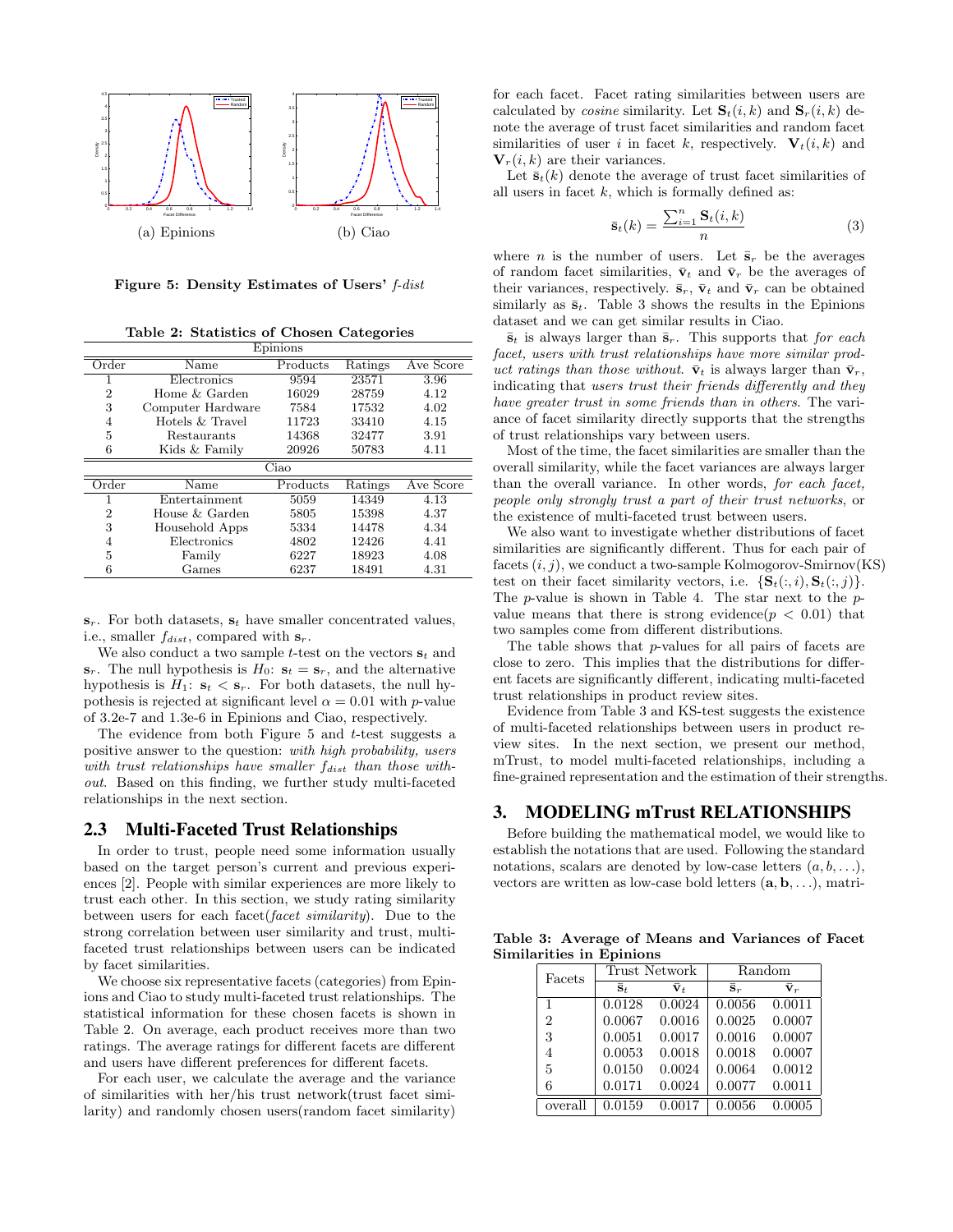Table 4: Statistics of Facet Similarity For Pairs of Facets

| $E$ pinions $(p$ -value $)$ |                |                        |             |              |              |  |
|-----------------------------|----------------|------------------------|-------------|--------------|--------------|--|
|                             | $\mathfrak{D}$ | 3                      |             | 5            | 6            |  |
|                             | $5.51e-46*$    | $1.77e-111*$           | $5.14e-76*$ | $2.35e-08*$  | $2.15e-26*$  |  |
| 2                           |                | $7.67e-37*$            | $3.65e-16*$ | $2.21e-77*$  | $5.56e-135*$ |  |
| 3                           |                |                        | $7.91e-06*$ | $4.39e-122*$ | $2.36e-227*$ |  |
|                             |                |                        |             | $3.90e-97*$  | $1.83e-178*$ |  |
| 5                           |                |                        |             |              | $7.88e-22*$  |  |
| $Ciao(p-value)$             |                |                        |             |              |              |  |
|                             |                |                        |             |              |              |  |
|                             | $\mathcal{D}$  | 3                      |             | 5            |              |  |
|                             | $6.00e-24*$    | $6.\overline{46e-97*}$ | $3.50e-69*$ | $4.63e-7*$   | $4.15e-20*$  |  |
| $\overline{2}$              |                | $1.12e-33*$            | $8.23e-16*$ | $4.72e-26*$  | $1.50e-80*$  |  |
| 3                           |                |                        | $9.56e-05*$ | $1.42e-92*$  | $3.55e-184*$ |  |
|                             |                |                        |             | $1.49e-69*$  | $1.42e-154*$ |  |

ces correspond to bold-face captitals $(A, B, \ldots)$ , and tensors are written as calligraphic letters  $(A, \mathcal{B}, \ldots)$ . Also we represent the elements in a given above structure using a convention similar to *Matlab*. For example,  $A(i, j)$  is the entry at the  $i^{th}$  row and  $j^{th}$  column of the matrix **A**, **A** $(i, :)$  is the  $i^{th}$  row of **A** and  $\mathbf{A}(:,j)$  is the  $j^{th}$  column of **A** etc.

Let  $\mathbf{u} = \{u_1, u_2, \ldots, u_n\}$  be the user set vector where *n* is the number of users.  $e = \{e_1, e_2, \ldots, e_m\}$  and  $f =$  ${f_1, f_2, \ldots, f_K}$  denote the set of products and facets, respectively, where  $m$  is the number of products and  $K$  is the number of facets. We use  $\mathbf{A} \in \mathbb{R}^{n \times n}$  to denote the adjacency matrix for the trust network, in which  $\mathbf{A}(i, j) = 1$  if  $u_j$  trusts  $u_i$  and  $\mathbf{A}(i, j) = 0$  otherwise.  $\mathbf{R} \in \mathbb{R}^{n \times m}$  denotes the rating matrix and  $\mathbf{R}(i, j)$  is the rating for the product  $e_j$  from  $u_i$ .  $\mathbf{PF} \in \mathbb{R}^{m \times K}$  is the product-facet matrix.  $\mathbf{PF}(i,k) = 1$  if  $e_i$ belongs to  $f_k$  and  $PF(i, k) = 0$ , otherwise.

### 3.1 Tensor Representation for Multi-Faceted Trust Relationships

A trust network is often represented by an adjacency matrix with binary values. Multi-faceted trust between users is a **quadruple** {*user, user, facet, strength*}, which is out of the scope of what an adjacency matrix can capture. Thus we extend the *matrix* representation to a *tensor* representation by adding an extra dimension facets, as demonstrated in Figure 6.



Figure 6: Matrix Representation(Left) vs Tensor Representation(Right)

We first briefly introduce some background on tensors. A tensor, also known as multidimensional matrix [3], is a higher order generalization of a vector (first order tensor) and a matrix (second order tensor). An Nth-order tensor A is denoted as  $A \in \mathbb{R}^{I_1 \times I_2 \times \ldots \times I_N}$ . A generalization of the product of two matrices is the product of a tensor and a matrix. The mode-n product of a tensor  $A \in \mathbb{R}^{I_1 \times I_2 \times \ldots \times I_N}$ and a matrix  $\mathbf{Q} \in \mathbb{R}^{\bar{J_n} \times I_n}$  is a tensor, denoted as

$$
\mathcal{A} \times_n \mathbf{Q} \in \mathbb{R}^{I_1 \times \ldots \times I_{n-1} \times J_n \times I_{n+1} \ldots I_N}
$$
(4)

whose entries are given by

$$
(\mathcal{A} \times_n \mathbf{Q})(i_1, \dots, i_{n-1}, j_n, i_{n+1}, \dots, i_N) =
$$
  

$$
\sum_{i_n} \mathcal{A}(i_1, \dots, i_{n-1}, i_n, i_{n+1}, \dots, i_N) \mathbf{Q}(j_n, i_n)
$$
 (5)

The proposed representation, as shown in Figure 6 (**Right**), is a third order tensor. Let  $A \in \mathbb{R}^{n \times n \times K}$  represent multifaceted trust relationships among  $n$  users in  $K$  facets. Each element  $A(i, j, k)$  indicates the strength that  $u_i$  trusts  $u_i$  in facet  $f_k$ . In the next section, we introduce a method to estimate the strengths of multi-faceted trust relationships, i.e., entities in A.

# 3.2 Estimation of Strengths of Multi-faceted Trust Relationships

Due to the strong correlation between rating similarity and trust, it is desirable to understand strengths of a user's multi-faceted trust relations in the context of product rating prediction. The  $(u, i)$  pairs for which  $\mathbf{R}(u, i)$  is known are stored in the set  $\mathcal{O} = \{(u, i) | \mathbf{R}(u, i)$  is known and unknown pairs are stored in  $\mathcal{U} = \{(u, i) | \mathbf{R}(u, i)$  is unknown}. We denote the predicted value of  $\mathbf{R}(u, i)$  as  $\hat{\mathbf{R}}(u, i)$ .

One baseline method for rating prediction is based on users' preferences and products' characteristics [11]. Some users have propensity to give higher ratings than others and some products are more likely to receive higher ratings than others. Thus, the optimization formulation to estimate unknown rating  $\mathbf{R}(u, i)$  is shown below, accounting for both user and product effects:

$$
\min_{\mathbf{b}, \mathbf{c}} \sum_{(u,i) \in \mathcal{O}} \left( \mathbf{R}(u,i) - \hat{\mathbf{R}}(u,i) \right)^2 + \lambda \left( \sum_u \mathbf{b}^2(u) + \sum_i \mathbf{c}^2(i) \right)
$$
\n(6)

where  $\mathbf{R}(u, i) = \mu + \mathbf{b}(u) + \mathbf{c}(i)$ .  $\mathbf{b}(u)$  and  $\mathbf{c}(i)$  indicate the bias of user u and product i respectively.  $\mu$  is the average rating over all products and  $\lambda$  controls the regularized part to avoid overfitting.

Another baseline method based on trust networks is the nearest-neighbor algorithm. Let  $N(u, i)$  be the set of users who are trusted by user  $u$  and have rated product  $i$ . Then the unknown rating from  $u$  to  $i$  can be calculated by:

$$
\mathbf{R}(u,i) = \frac{\sum_{v \in N(u,i)} \mathbf{W}(v,u) \mathbf{R}(v,i)}{\sum_{v \in N(u,i)} \mathbf{W}(v,u)}
$$
(7)

where  $\mathbf{W}(v, u)$  is the strength of single trust from u to v.

We want to incorporate the notion of multiple facets into these two baseline methods. The first baseline method assumes that one user has the same bias to all products. However, from the data analysis section, we know that users might have different bias toward different facets. Also the average ratings for different facets are different. Thus  $\mathbf{R}(u, i)$ can be improved by considering facet differences:

$$
\hat{\mathbf{R}}(u,i) = \mathbf{c}(i) + \frac{\sum_{k} \mathbf{P} \mathbf{F}(i,k) (\mu(k) + \mathbf{B}(u,k))}{\sum_{k} \mathbf{P} \mathbf{F}(i,k)} \tag{8}
$$

where  $\mu(k)$  is average rating for  $f_k$  and  $\mathbf{B}(u,k)$  is the bias from u toward  $f_k$ .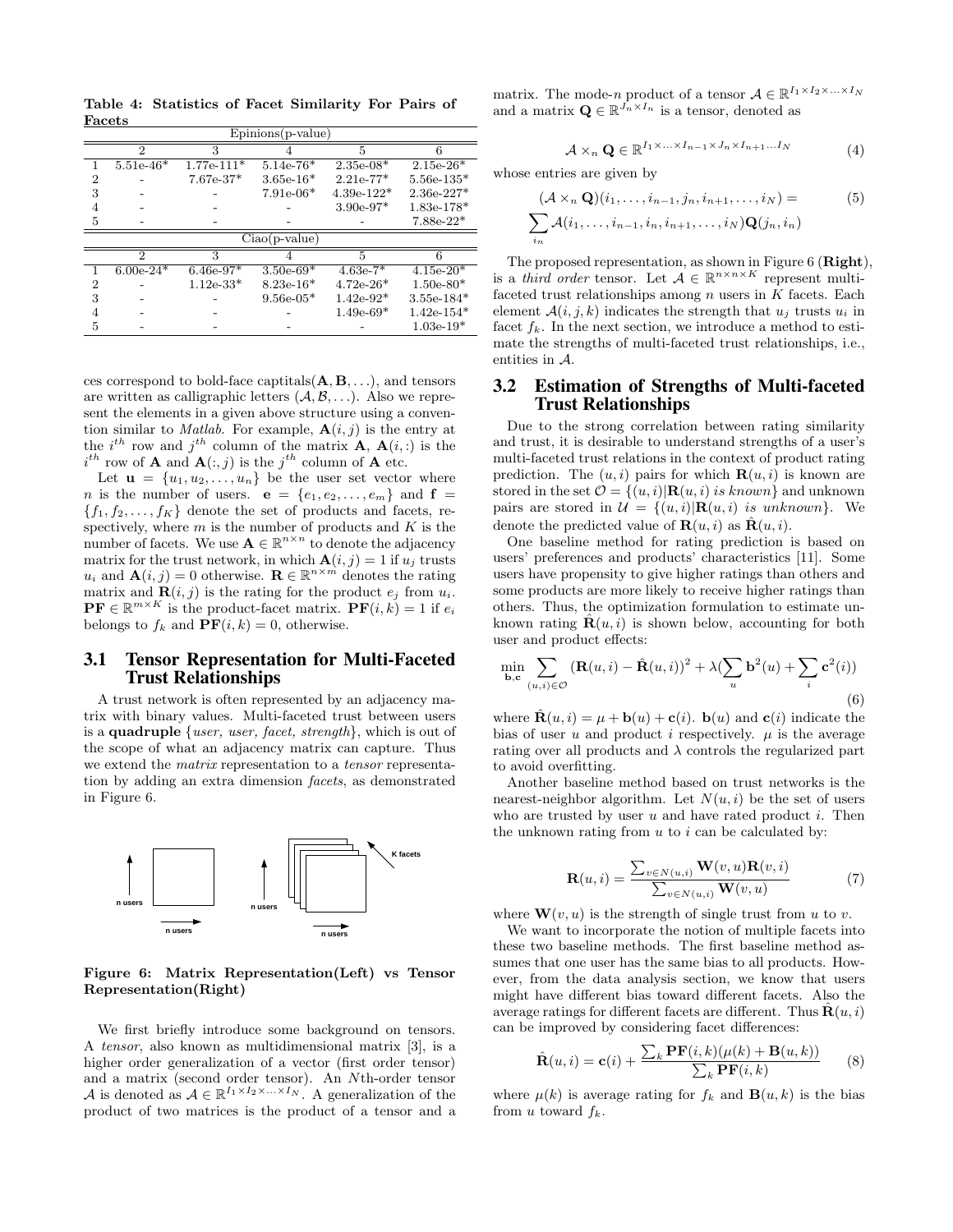The second baseline method assumes single trust relationships between users. Our tensor representation, i.e., multifaceted trust relationships, can be easily incorporated into this method as follows:

$$
\hat{\mathbf{R}}(u,i) = \frac{\sum_{k=1}^{K} \sum_{v \in N(u,i)} \mathbf{P} \mathbf{F}(i,k) \mathcal{A}(v,u,k) \mathbf{R}(v,i)}{\sum_{k=1}^{K} \sum_{v \in N(u,i)} \mathbf{P} \mathbf{F}(i,k) \mathcal{A}(v,u,k)} \tag{9}
$$

The first model doesn't consider the trust network, while the latter one doesn't consider the bias from products and users. We believe that both factors are useful for rating prediction, thus the rating prediction algorithm to estimate strengths of multi-faceted trust are shown below:

$$
\hat{\mathbf{R}}(u,i) = \alpha \Big( \frac{\sum_{k} \mathbf{P} \mathbf{F}(i,k) (\mu(k) + \mathbf{B}(u,k))}{\sum_{k} \mathbf{P} \mathbf{F}(i,k)} + \mathbf{c}(i) \Big) + (10)
$$
\n
$$
(1 - \alpha) \frac{\sum_{k=1}^{K} \sum_{v \in N(u,i)} \mathbf{P} \mathbf{F}(i,k) \mathcal{A}(v,u,k) \mathbf{R}(v,i)}{\sum_{k=1}^{K} \sum_{v \in N(u,i)} \mathbf{P} \mathbf{F}(i,k) \mathcal{A}(v,u,k)}
$$

In this formulation, the rating u giving to i from  $f_k$ ,  $\mathbf{R}(u, i)$ , is determined by two factors. First, the rating is determined by the bias of u toward  $f_k$  and the characteristics of i. This factor is modeled as the first part of our formulation. Secondly, as mentioned above, users in product review sites always seek advice from their trust networks to make decisions. Thus  $\mathbf{R}(u, i)$  should be influenced by the trust network of u.  $A(v, u, k)$  indicates the strength of trust from u to v in  $f_k$ . If u strongly trusts v in  $f_k$ ,  $\hat{\mathbf{R}}(u, i)$  should be similar to  $\mathbf{R}(v, i)$ . The second part of our formulation is used to model this factor, which captures the influence from multi-faceted trust relationships between users. The parameter  $\alpha$  controls the contributions of these two parts. Note that multi-faceted trust relationships can be incorporated into other more complex rating prediction methods, which we leave as our future work.

We define  $\mathbf{E}(u, i)$ , p and q as following:

$$
\mathbf{E}(u, i) \stackrel{\text{def}}{=} \mathbf{R}(u, i) - \hat{\mathbf{R}}(u, i)
$$
\n
$$
p \stackrel{\text{def}}{=} \sum_{k=1}^{K} \sum_{v \in N(u, i)} \mathbf{P} \mathbf{F}(i, k) \mathcal{A}(v, u, k)
$$
\n
$$
q \stackrel{\text{def}}{=} \sum_{k=1}^{K} \sum_{v \in N(u, i)} \mathbf{P} \mathbf{F}(i, k) \mathcal{A}(v, u, k) \mathbf{R}(v, i)
$$

To estimate the parameters  $\{B, c, A\}$ , we solve the following optimization problem:

$$
\min_{\mathbf{B},\mathbf{c},\mathcal{A}} \sum_{(u,i)\in\mathcal{O}} \mathbf{E}^2(u,i) + \lambda (\sum_{u,k} \mathbf{B}^2(u,k) + \sum_i \mathbf{c}^2(i))
$$
  
s.t.  $\mathcal{A}(v,u,k) \in [0,1]$  (11)

We use projected gradient method to solve Eq.  $(11)$ . Then the following rules are used to update  $\{B(u, k), c(i), A(v, u, k)\}$ :

$$
\mathbf{B}(u,k) \leftarrow \mathbf{B}(u,k) - \beta_{\mathbf{B}} \nabla_{\mathbf{B}(u,k)} \qquad (12)
$$
  
\n
$$
\mathbf{c}(i) \leftarrow \mathbf{c}(i) - \beta_{\mathbf{c}} \nabla_{\mathbf{c}(i)} \qquad (12)
$$
  
\n
$$
\mathcal{A}(v,u,k) \leftarrow \begin{cases} 0 & \mathcal{A}(v,u,k) - \beta_{\mathcal{A}} \nabla_{\mathcal{A}(v,u,k)} < 0 \\ 1 & \mathcal{A}(v,u,k) - \beta_{\mathcal{A}} \nabla_{\mathcal{A}(v,u,k)} > 1 \\ \mathcal{A}(v,u,k) - \beta_{\mathcal{A}} \nabla_{\mathcal{A}(v,u,k)} & else \end{cases}
$$

where  $\beta_{\mathbf{B}}, \beta_{\mathbf{c}}$  and  $\beta_{\mathcal{A}}$  are the learning step sizes, which are chosen to satisfy Goldstein Conditions.  $\nabla_{\mathbf{B}(u,k)}$ ,  $\nabla_{\mathbf{c}(i)}$  and  $\nabla_{\mathcal{A}(v,u,k)}$  are shown as follows:

$$
\nabla_{\mathbf{B}(u,k)} = -\alpha \mathbf{E}(u,i) + \lambda \frac{\mathbf{B}(u,k)}{\sum_{k} \mathbf{P} \mathbf{F}(i,k)}
$$
(13)  

$$
\nabla_{\mathbf{c}(i)} = -\alpha \mathbf{E}(u,i) + \lambda \mathbf{c}(i)
$$

$$
\nabla_{\mathcal{A}(v,u,k)} = (\alpha - 1)\mathbf{E}(u,i)\frac{\mathbf{P}\mathbf{F}(i,k)\mathbf{R}(v,i)p - q\mathbf{P}\mathbf{F}(i,k)}{p^2}
$$

# 4. APPLYING mTrust

In this section, we apply mTrust to improve some data mining tasks on product review sites: rating prediction, facet-sensitive ranking, and strengthening status theory.

### 4.1 Rating Prediction

Users in product review sites are likely to refer to product reviews provided by their trust networks. Thus trust have been widely used to improve the performance of rating prediction [16]. Most of these approaches assume single trust relationships. However, our work indicates the existence of multi-faceted trust relationships between users, which can be used to further improve the performance of prediction.

In section 3.2, we have already shown how to model multifaceted trust relationships to improve nearest-neighbor algorithm. Actually our multi-faceted trust relationships can also be incorporated into other complex rating prediction methods, such as latent factor model [11] as follows:

$$
\hat{\mathbf{R}}(u,i) = \alpha \mathbf{p}_u^{\top} \mathbf{q}_i + (1-\alpha) \frac{\sum_{k=1}^{K} \sum_{v} \mathbf{P} \mathbf{F}(i,k) \mathcal{A}(u,v,k) \mathbf{R}(v,i)}{\sum_{k=1}^{K} \sum_{v} \mathbf{P} \mathbf{F}(i,k) \mathcal{A}(u,v,k)}
$$
\n(14)

where  $\mathbf{p}_u$  is a user-factors vector associated with user u and  $q_i$  is a product-factors vector with product i.  $\alpha$  is also used to control the contributions of two factors in Eq. (14).

#### 4.2 Facet-Sensitive Ranking

Ranking nodes in a network is an important problem, and HITS [10] and *PageRank* [21] are two very popular ranking techniques. Most traditional ranking techniques give higher ranks to nodes with better connectivity. However, from the analysis above, people trust others because they have more similar multi-faceted interests, which suggests that ranking algorithms in product review sites should consider both trust networks and people's interests. Multi-faceted trust relationships, which are estimated by taking into account both the link structure and people's multi-faceted interests, can be used for facet-sensitive ranking to improve the performance of ranking.

Let  $\mathbf{FR} \in \mathbb{R}^{n \times K}$ , each element of which,  $\mathbf{FR}(i, k)$ , denotes the ranking of  $u_i$  in  $f_k$ . The  $k^{th}$  column of FR, FR $(:, k)$ , represents the rankings of users in  $f_k$ . Based on the estimated A,  $\textbf{FR}(:,k)$  can be calculated as following:

$$
\mathbf{FR}(:,k) = d \times \mathcal{A}(:,:,k) \times \mathbf{FR}(:,k) + (1-d) \times \frac{\mathbf{e}}{n} \quad (15)
$$

where  $\mathbf{e} \in \mathbb{R}^n = \{1, 1, \dots, 1\}$  and the parameter d is used to control the probability that a user would "jump" to some users instead of following the trust relationships.

The overall rankings,  $\mathbf{fr} \in \mathbb{R}^n$ , can be obtained from the aggregation of the rankings in different facets.

$$
\mathbf{fr} = \mathbf{FR} \times \mathbf{r} \tag{16}
$$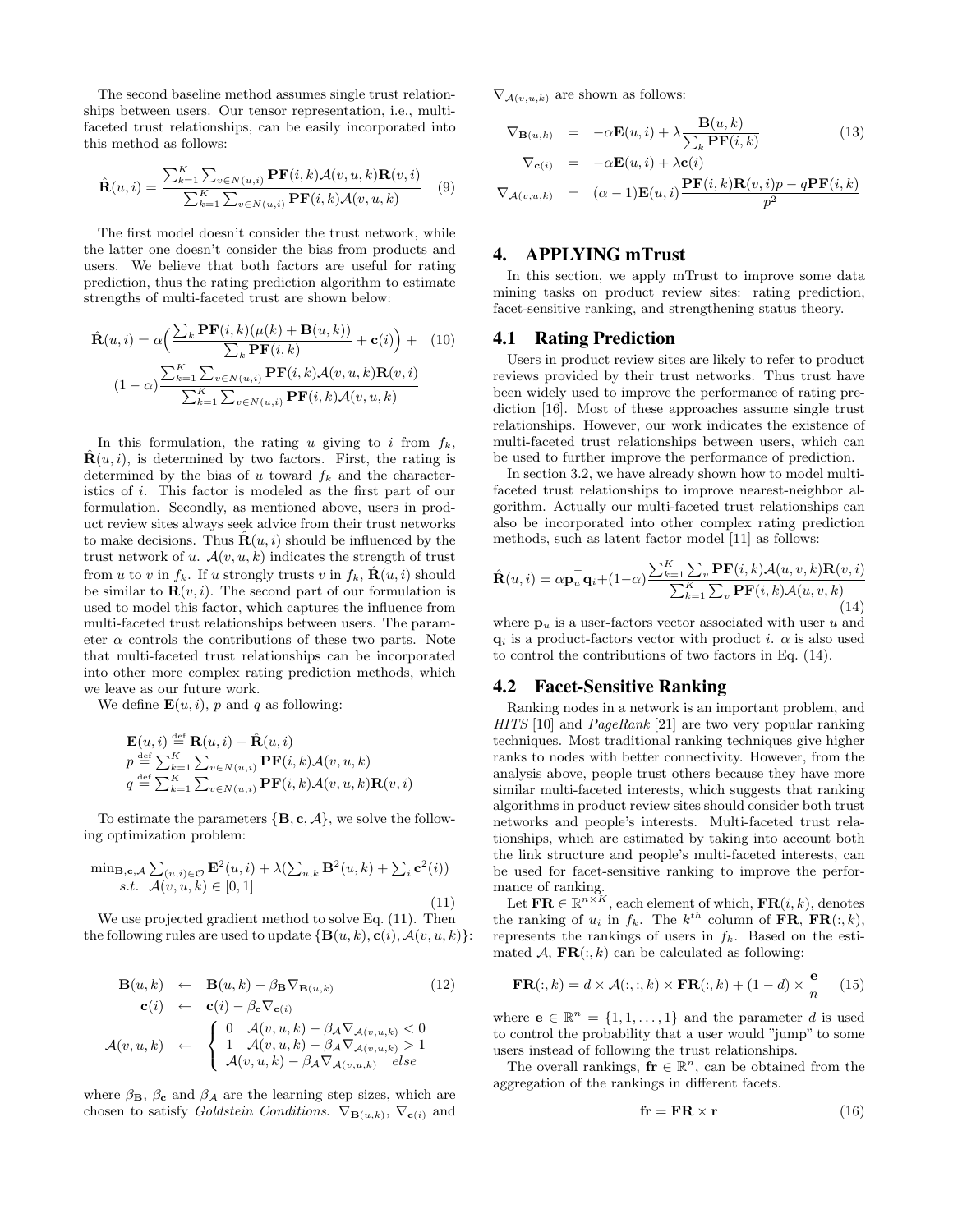where  $\mathbf{r} \in \mathbb{R}^K$  is a weight vector and  $\mathbf{r}(k)$  represents the weight assigned to  $f_k$  and associated  $\mathbf{FR}(:,k)$ .

With the rankings of users in each facet, it is easier for advertisers to differentiate effective users for their products propagation with different facets.

## 4.3 Strengthening Status Theory

One important social-psychological theory is status theory [13]. In this theory,  $u_i$  trusting  $u_k$  means that  $u_i$  regards  $u_k$  as having higher status than herself. However, this theory holds weakly on the subset of links in these networks that are reciprocated(consisting of directed links in both directions between two users) [13]. For example, if  $u_i$  trusts  $u_k$ and  $u_k$  also trusts  $u_i$ , as shown in the top subgraph of Figure 7, then it will be difficult for status theory to determine whose status is higher.



Figure 7: Reciprocity and Status Theory

In the data analysis section, we study reciprocity in trust networks in Epinions and Ciao. The reciprocity is 19.28% in Epinions and 23.77% in Ciao. Thus status theory might not hold strongly in both datasets. However, our work indicates that a pair of reciprocal links might be heterogeneous. As shown in the bottom subgraph of Figure 7,  $u_i$  trusts  $u_k$ in facet  $f_1$  and  $u_k$  trusts  $u_i$  in facet  $f_2$ . According to status theory,  $u_i$  has a higher status in  $f_2$  and  $u_k$  has a higher status in  $f_1$ . In this case, status theory holds for this pair of reciprocal links. Thus our work can be applied to strengthening status theory in networks with reciprocal links.

# 5. EXPERIMENTS AND FINDINGS

In this section, we describe in detail the findings and different experiments resulting from applying mTrust to the Epinions and Ciao datasets. Two parameters of mTrust, i.e.,  $\lambda$  and  $\alpha$ , are determined through cross validation.

#### 5.1 Findings about mTrust

For this experiment, all ratings are used as training data to estimate A, which indicates multi-faceted trust relationships between users. We observe the following about  $A$ :

- In the studied six facets for both datasets, less than  $1\%$ of users trust their friends in all six facets. However, more than 70% of users trust their friends more than one facet. On average, people trust only 35.4% of their trust networks for a specific facet.
- We examine transitive and co-citation trust relationships in both datasets. 22.3% and 17.1% of transitive trust relationships are heterogeneous for Epinions and Ciao, respectively, while 13.1% and 11.7% of cocitation relationships are heterogeneous. Examples of

heterogeneous transitive and co-citation trust relationships are shown in Figure 8. For example, a transitive trust relationship,  $i \rightarrow j \rightarrow k$ , is heterogeneous.  $u_i$  trusts  $u_j$  in  $f_1$ , however,  $u_j$  trusts  $u_k$  in  $f_2$ ; a cocitation trust,  $i_1 \rightarrow j_2$  and  $i_2 \rightarrow j_2$ , is heterogeneous.

- We study pairs of reciprocal links in the original networks and we find that 23.5% and 24.1% pairs of these links are heterogeneous in the Epinions and Ciao, respectively. As shown in the bottom subgraph of Figure 7, the link  $i \rightarrow j$  and link  $j \rightarrow i$  are different types.
- The original network is a big component for both datasets. However, we examine the trust relationships in each facet and there exist many components, most of which are singletons. For example, for the first facet in Epinions, 96.7% of these components are singletons and the biggest component contains 75.5% users.



Figure 8: Heterogeneous Transitive and Co-citation Trust Relationships

### 5.2 Rating Prediction

The ratings in both datasets are sorted in chronological order and we choose the top 70% of the datasets as training data and the rest as testing data. Then the model parameters are estimated from past data and to predict future data. The estimated parameters, i.e.,  $\{B, c, A\}$ , can be used to predict unknown ratings. mTrust can be incoporated into other rating prediction methods thus our objective is not to compare rating prediction methods. Instead, we want to verify that considering multi-faceted trust relationships between users allows us to improve the performance of prediction. We use a common metric, Root Mean Squared Error(RMSE), to evaluate prediction accuracy.

$$
RMSE(\mathcal{U}) = \sqrt{\frac{\sum_{(u,r)\in\mathcal{U}} (\mathbf{R}(u,i) - \hat{\mathbf{R}}(u,i))^2}{|\mathcal{U}|}}
$$
(17)

where  $|\mathcal{U}|$  is the size of testing data  $\mathcal{U}$ 

Through cross validation, we set  $\lambda = 0.05$ . The parameter  $\alpha$  controls the contributions of two factors of our formulation. We test different values of  $\alpha$  to investigate the importance of these two factors in our study datasets. Results are shown in Figure 9. The methods mentioned in the figure are defined as follows:

• Mean: the rating of a product is predicted by the mean of known ratings of the product.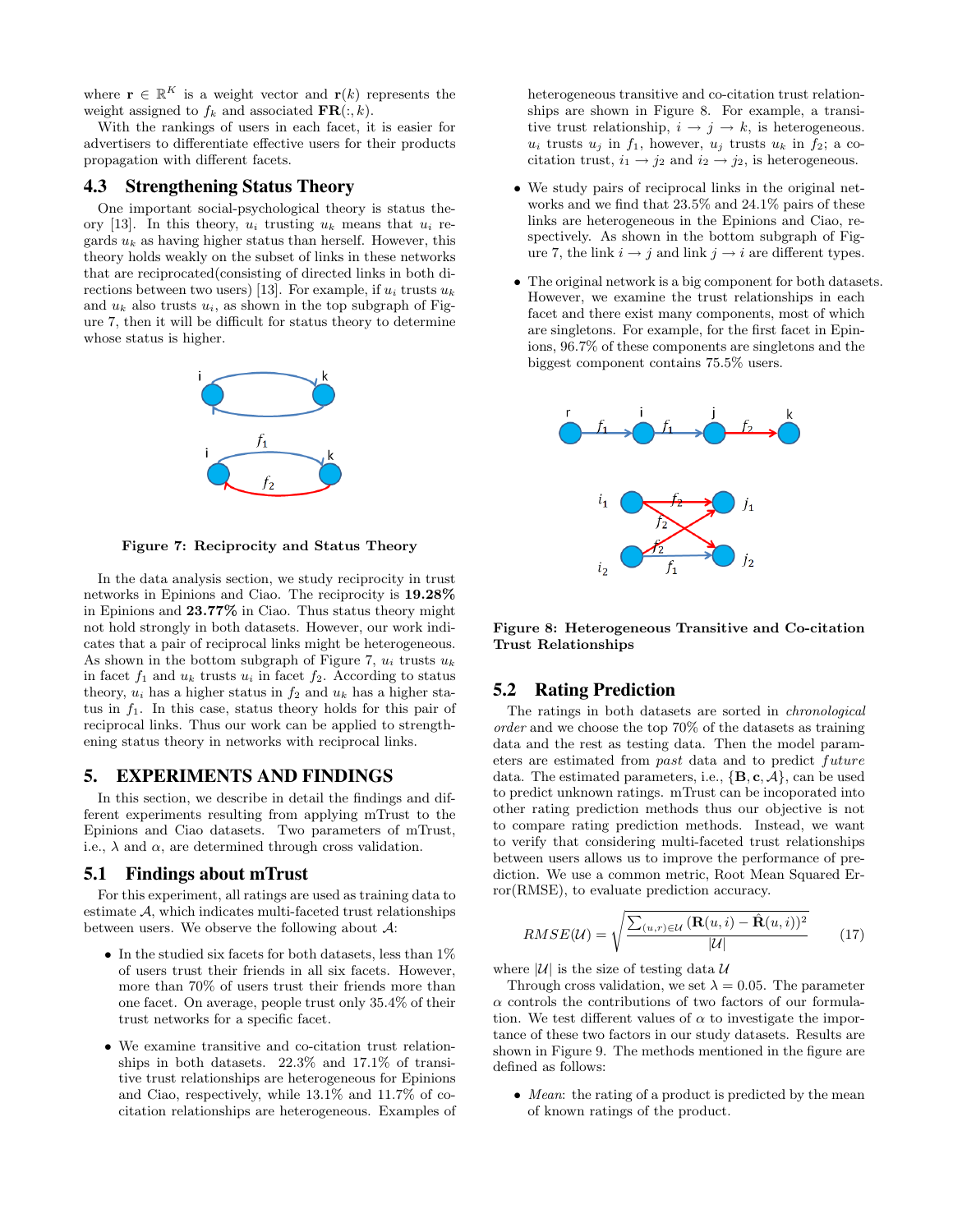

#### Figure 9: Performance of Rating Prediction in Epinions and Ciao

- UP: the rating of a product is predicted by Eq.  $(6)$  and this model assumes that one user has the same bias to all products.
- $mUP$ : the model is a variant of UP, which incorporates the facet differences such as average facet ratings differences and users' facet bias differences.
- NN: it refers to the nearest neighbor algorithm, as shown in Eq. (7). NN assumes single trust relationships between users.
- $mNN$ : the rating of a product is predicted by Eq. (9), which considers multi-faceted trust relationships between users.
- *mTrust*: the rating of a product is predicted by the combination of  $mUP$  and  $mNN$ , as shown in Eq (11).

The first observation is that Mean and UP are very close in performance on both datasets. Most of the time, the majority of users actual ratings are close to the average. As reported in the data analysis section, more than 70% users give a score of 4 or 5. When facet differences are incorporated into UP, the performance of mUP is apparently improved. This directly supports the existence of facet differences, i.e. average facet rating differences and facet bias differences.

The performance of  $NN$  is better than that of  $mUP$  especially on the Ciao dataset. People on product review sites often refer to the reviews from their trust networks. Thus their product ratings can be easily influenced by their trust networks. Ciao has more close-knit trust relationships and people are influenced more by their trust networks. We check the estimated single trust matrix W and find that the strengths of single trust relationships vary between users, i.e., people trust some people more than others.

The difference between  $NN$  and  $mNN$  is that  $mNN$  assumes multi-faceted trust relationships between users. Comparing the performance of  $mNN$  with  $NN$  on both datasets, we can see that  $mNN$  is always better. The experiments show that mTrust helps capture fine-grained relationships between users for better performance.

For both datasets, mTrust obtains the best performance. The algorithm achieves the peak performance with  $\alpha = 0.3$ for Epinions dataset and  $\alpha = 0.2$  for Ciao dataset. A small  $\alpha$  means that a higher weight would be put on *mNN*. This suggests (1) the importance of trust networks in rating prediction, and (2) that an appropriate combination of these two factors is crucial to achieve better performance.

### 5.3 Facet-Sensitive Ranking

Facet-sensitive ranking, i.e., ranking users using multifaceted trust relationships, is one important application of mTrust. For instance, advertisers can easily differentiate effective users for product propagation from different facets. Rankings of users in different facets can also be used for the recommendation of helpful reviews that may be buried in a large number of spam reviews [15].

Rankings in facet  $f_k$ ,  $\mathbf{FR}(:,k)$ , are calculated by Eq. (15) and the overall rankings, fr, are obtained by Eq. (16). The weight vector **r** is set as the probabilities of different facets' presence, calculated according to the number of rated products from corresponding facets. The multi-faceted trust relationships, A, are estimated by all ratings and the damping factor  $d$  is set to 0.85. Due to the limitation of space, we only show the results in Epinions since we get similar results in Ciao. Table 5 lists top-5 users for the studied six facets in Epinions.

We observe that the top ranking people are different for different facets. In other words, people have different rankings in different facets. The ranking results of Epinions for each facet seem reasonable. For example, "Howard Creech" is the lead reviewers in "Electronics". His reviews mainly focus on products in "Electronics" and most of his reviews are rated as very helpful. "dlstewart" is the leader in "Home & Garden". "popsrocks" is the leader in "Hotels & Travel" and among the top reviewers in "Restaurants". "Bryan Carey" is the top 10 people in Epinions. He wrote 3, 493 reviews about products from various facets such as "Restaurants" and "Hotels & Travel". The remaining of the top 5 users are also among the top advisors or top reviewers in their respective facets.

Although "jo.com" is the top 1 user in Epinions, she is not even among the top 5 users in some facets such as "Electronics" and "Computer Hardware". Facet-sensitive ranking for product review effectively take into account both link structure and people's multi-faceted interests.

It is beyond the scope of this paper to probe further causes of high rankings. However, we observe some commonalities among these top users:

• They usually registered at the sites very early. For example, "Howard Creech" was a member of Epinions since Aug 16,1999 and "yusakugo" registered Epinions on Apr 14, 2000.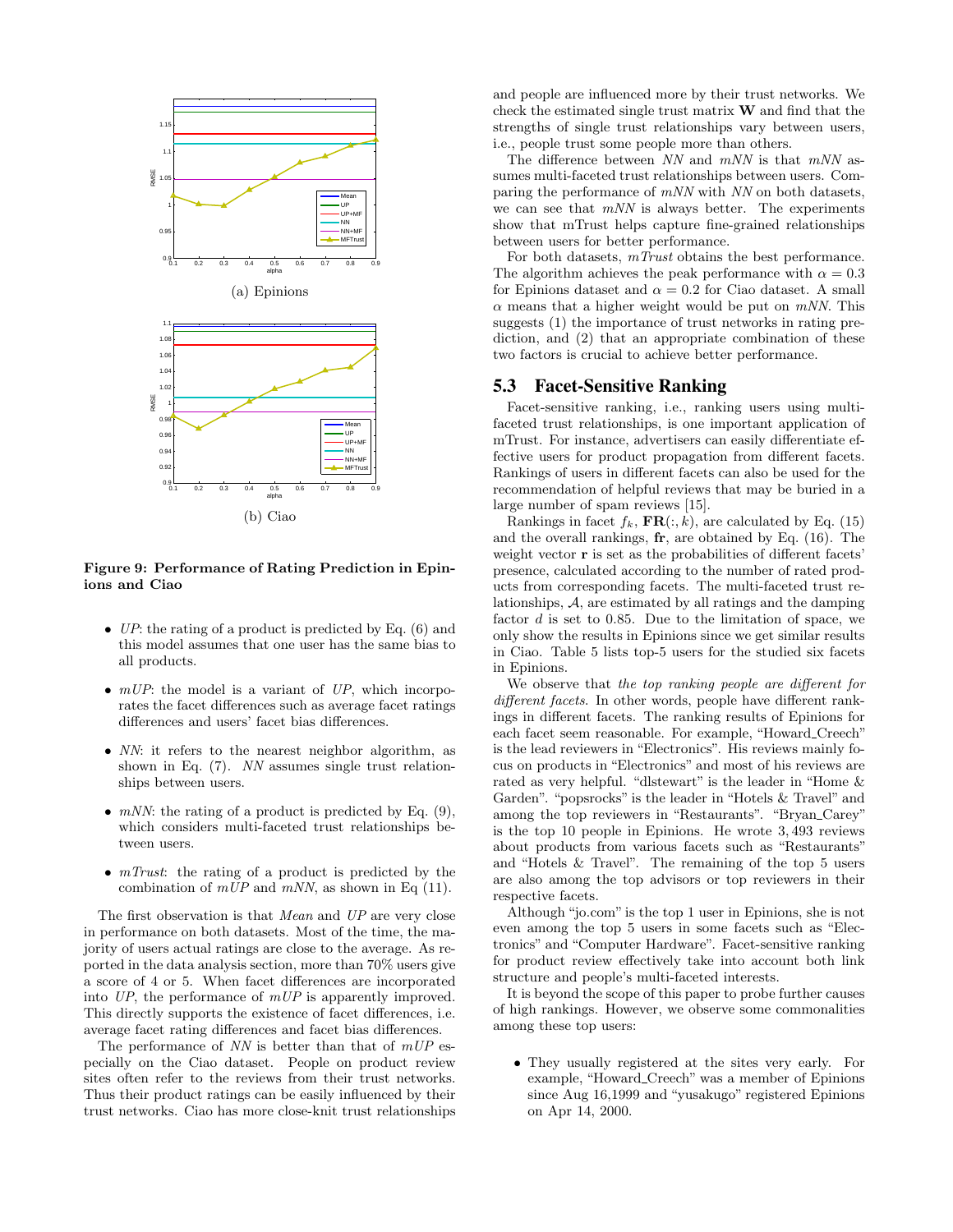| Electronics   | Home & Garden | Computer Hardware | Hotels & Travel | Restaurants    | Kids & Family | overall     |
|---------------|---------------|-------------------|-----------------|----------------|---------------|-------------|
| Howard_Creech | dlstewart     | yusakugo          | popsrocks       | Bryan_Carey    | Freak369      | Bryan_Carey |
| dkozin        | Bryan_Carey   | Gr8ful            | mrkstyns        | popsrocks      | marytara      | Freak369    |
| yusakugo      | mountainhigh  | lawman67          | AliventiAsylum  | $10.$ com      | melissasrn    | popsrocks   |
| nick1326      | Freak369      | ptiemann          | Bryan_Carey     | Bruguru        | three_ster    | yusakugo    |
| paulphoto     | michiman1     | paulphoto         | $10.$ com       | AliventiAsylum | pippadaisy    | marytara    |

Table 5: Top 5 Users in Each Facet in Epinions

- They contributed many reviews such as "Freak369" wrote 5, 921 reviews and "popsrocks" wrote 2, 651 reviews. More than 90% of their reviews are considered as very helpful. For example, 93% of reviews written by "dkozin" are rated very helpful by other users.
- They have many trustors. For example, "ptiemann" has 2,809 trustors and "Bryan\_Carey" has 1,570 trustors.

### 5.4 Strengthening Status Theory in Networks with Reciprocal Links

Status theory is one of important social theories about social networks. It is reported in [13] that the theory of status holds weakly on these networks that are reciprocated. Here we show how mTrust can strengthen status theory in trust networks with reciprocal links.

In status theory, if  $u_i$  trusts  $u_j$ , it means that  $u_i$  regards  $u_i$  as having higher status than herself. In the context of product review sites, the facet-sensitive rankings for users can be considered as their statuses in each facet. if  $u_i$  trusts  $u_i$  in  $f_k$  then  $u_i$  should have a higher ranking than  $u_i$  in  $f_k$ , i.e.,  $\mathbf{FR}(j,k) > \mathbf{FR}(i,k)$ .

For this experiment, multi-faced trust relationships, A, are estimated by all ratings. Given the trust relationships in  $f_k$ ,  $\mathcal{A}(:, :, k)$ , let S be the set of all occurrences of form  $i \rightarrow j$  in  $\mathcal{A}(:, k)$ . We compute the ratio of trust relationships $(RAT)$ , on which status theory doesn't hold as Eq.  $(18)$ :

$$
RAT = \frac{\sum_{(i,j)\in\mathcal{S}} \varphi(\mathbf{FR}(j,k) - \mathbf{FR}(i,k))}{|\mathcal{S}|} \tag{18}
$$

where  $|S|$  is the number of trust relationships.  $\varphi(x)$  is a function defined as:

$$
\varphi(x) = \begin{cases} 0, & \text{if } x > 0 \\ 1, & \text{if } x \le 0 \end{cases}
$$
 (19)

The RAT and Reciprocity(RCT) for trust relationships in each facet and original networks in Epinions and Ciao datasets are reported in Table 6. The reciprocity in trust relationships for each facet is significantly reduced compared to the original trust networks for both datasets. The RAT for each facet is much less than that of the original network. As mentioned above, 23.5% and 24.1% pairs of reciprocal links are heterogeneous in Epinions and Ciao, respectively. With the help of mTrust, status theory becomes stronger in the trust networks with reciprocated links.

# 6. RELATED WORK

In recent years, the notion of trust has attracted more and more attention from computer science communities. [25, 5] investigated the connection between user similarity (such as ratings of movies) and trust. They found a strong and significant correlation between trust and similarity. The more similar two people are, the greater the trust between them is.

#### Table 6: Status Theory is Strengthened by mTrust

| Epinions           |         |       |       |       |       |       |       |
|--------------------|---------|-------|-------|-------|-------|-------|-------|
|                    | overall |       | 2     | 3     |       | 5     | 6     |
| <b>RAT</b>         | 0.332   | 0.228 | 0.221 | 0.231 | 0.207 | 0.208 | 0.216 |
| $\mathrm{RCT}(\%)$ | 19.28   | 14.27 | 14.23 | 14.27 | 14.15 | 14.16 | 14.18 |
|                    |         |       | Ciao  |       |       |       |       |
|                    | overall |       | 2     | 3     |       | 5     | 6     |
| <b>RAT</b>         | 0.359   | 0.259 | 0.263 | 0.271 | 0.265 | 0.265 | 0.259 |
| $\mathrm{RCT}(\%)$ | 23.77   | 17.34 | 17.55 | 18.37 | 17.85 | 17.83 | 17.49 |

Guha et al. developed a formal framework of trust propagation schemes [6]. It first separates trust and distrust matrix and then performs operations on them to obtain the transitive trust between two nodes. In [20], the authors propose a method to model and compute the bias or the truthfulness of a user in trust networks. The bias of users are their propensity to trust/distrust other users. They claimed that their model conforms well to other graph ranking algorithms and social theories such as the balance theory. In [14], the authors propose a classification approach to predict if a user trusts another user using features derived from his/her interactions with the latter as well as from the interactions with other uses. In addition, Leskovec et al. study how trust and distrust relations among users in social networks can be predicted using various topological features of a social network [12].

Trust network is an important characteristic of product review sites, where users rely on their trust networks to seek advice and make decisions. In [16], several methods for incorporating trust networks are proposed to improve the performance of collaborative filtering. Matsuo and Yamamoto study and modeled the bidirectional effects between trust relations and product rating [18]. Lu et al. propose a generic framework for incorporating social context information to improve review quality prediction [15]. However, these works assume binary trust relationships between users.

Another direction of related research is the prediction of tie strength. Tie strength prediction differs from trust relationship prediction. The former focuses on modeling the strength of existed links rather than link existence. Based on interaction data, a supervised method is proposed in [9] to distinguish strong ties from weak ties by predicting binary relationship strength between users. Xiang et al. develop a latent variable model to estimate relationship strength from interaction activities and user similarities [24]. In this model, relationship strength is modeled as the hidden effect of user similarities and it also impacts the nature and frequency of online interactions. Au et al. investigated strength of social influence in trust networks [1]. It shows that the strength of trust relation correlates with the similarity among the users. A modified matrix factorization technique is used to estimate strengths of trust relations.